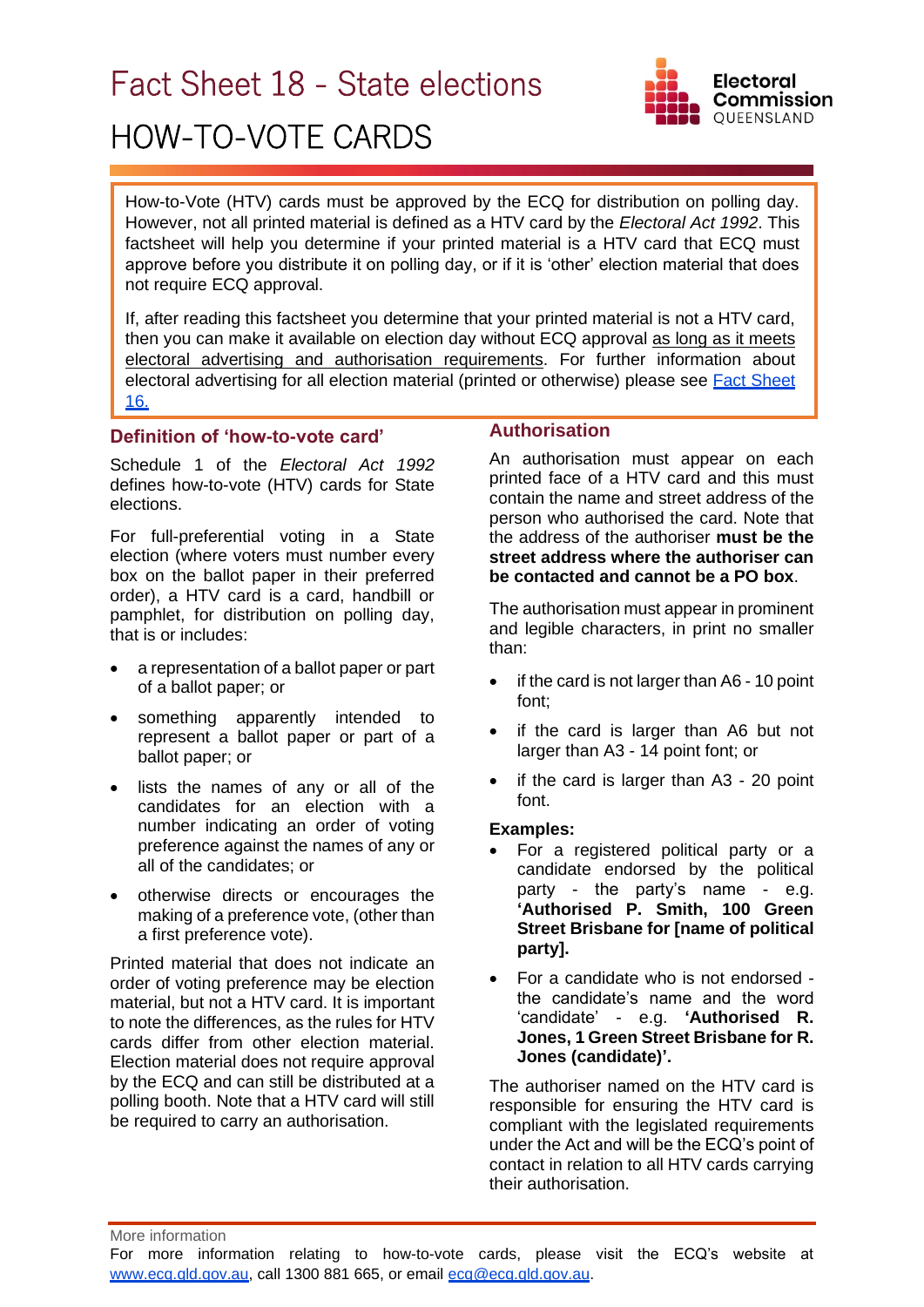## **Approval of HTV cards by the ECQ and distribution**

HTV cards that are authorised for a registered political party, an endorsed candidate or an independent candidate for distribution on polling day must be lodged with the ECQ for approval no later than 5pm on the Friday that is seven days before the polling day.

While a HTV card must be approved by the ECQ for distribution on polling day, any political participant seeking to distribute HTV cards prior to polling day is also encouraged to lodge their HTV card with the ECQ as soon as practicable.

The authoriser of a HTV card for a candidate must lodge copies of their HTV cards with the ECQ, or with the Returning Officer in their electoral district. Registered political parties must lodge the HTV cards for their endorsed candidates at the ECQ head office in Brisbane.

Lodgement of HTV cards must include:

- The HTV lodgement form **Form 53** for cards for a registered political party or for a candidate endorsed by a registered political party; and **Form 53B** for independent candidates' cards.
- The **required number of HTV cards** (i.e. 12 cards, plus one for each polling place in the electoral district in which they are to be distributed); and
- A **statutory declaration**, stating:
	- $\circ$  if related to a political party, any financial contributions received from another registered political party or another candidate, whether directly or from someone else on behalf of the party or candidate in relation to the production of the HTV card, stating who the financial contribution was received from and the nature and amount of the financial contribution; <sup>1</sup> or
	- o if other than a candidate endorsed by a registered political party, any financial contribution received from a registered political party or another candidate, whether directly or from someone else on behalf of

the party or candidate in relation to the production of the HTV card, stating who the financial contribution was received from and the nature and amount of the financial contribution. 2

A **high-quality electronic copy** of each HTV card (preferably in PDF format) should also be provided to the Returning Officer or the ECQ. This should be provided by email, memory stick or similar. The electronic proof supplied by a commercial printer will usually meet this requirement. It is in the interests of the candidate to provide a highquality electronic copy as it will be published on the ECQ website.

Once a HTV card has been lodged with the Returning Officer for the electoral district or the ECQ head office, each HTV card will undergo a multi-step scrutiny process during which it will be assessed by the ECQ for compliance with the legislation.

The ECQ may reject the HTV card if it does not comply with the above requirements, or if is otherwise likely to mislead or deceive voters due to its content in the way or manner of voting. The authoriser of the HTV card will receive advice that the HTV card has been accepted or rejected, and the reasons for the rejection.

Accepted cards will be made available for public inspection prior to election day at the office of the Returning Officer for the electoral district and on the ECQ's website.

If on polling day a member of the ECQ's staff reasonably suspects a HTV card being distributed has not been approved, they may require the HTV card to be produced for inspection and verification.

Penalties may also apply for noncompliance with the regulations governing the authorisation, display and distribution of HTV cards and other election material.

<sup>1</sup> See section 183(1)(b) of the *Electoral Act 1992*

<sup>2</sup> See section 183(2)(b) of the *Electoral Act 1992*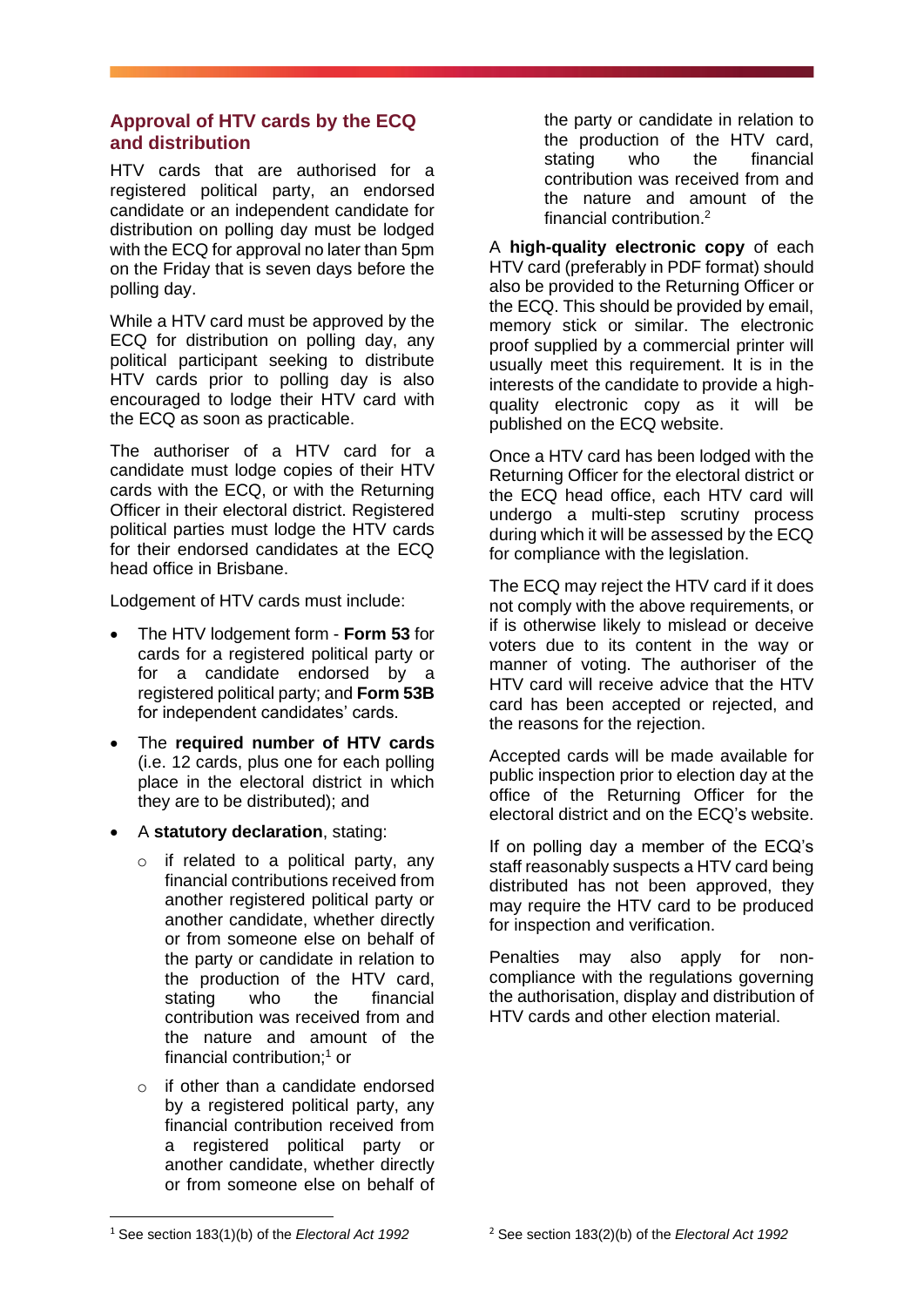**Example 1: All boxes numbered consecutively**

- **requires ECQ approval** 

|                                               | requires ECQ approval                                                                                                                                                                                                                                                                                                                                |  |
|-----------------------------------------------|------------------------------------------------------------------------------------------------------------------------------------------------------------------------------------------------------------------------------------------------------------------------------------------------------------------------------------------------------|--|
|                                               | <b>HOW TO VOTE 1</b>                                                                                                                                                                                                                                                                                                                                 |  |
|                                               | BILL BLUE                                                                                                                                                                                                                                                                                                                                            |  |
|                                               | <b>Example District</b>                                                                                                                                                                                                                                                                                                                              |  |
|                                               | Place the number one ('1') in the square opposite<br>the candidate of your choice.                                                                                                                                                                                                                                                                   |  |
|                                               | You must number every square in the order of your preference.                                                                                                                                                                                                                                                                                        |  |
| <b>All boxes</b><br>numbered<br>consecutively | <b>GREEN, Graham</b><br>$\blacktriangleleft$<br><b>RED, Roy</b><br>$\boldsymbol{9}$<br>YELLOW, Yasmin<br>$\overline{\mathbf{8}}$<br><b>BLUE, Bill</b><br><b>PINK, Paula</b><br>$\overline{\mathbf{3}}$<br><b>LILAC, Lou</b><br>5 <sub>l</sub><br><b>PURPLE, Paul</b><br>$\vert$ 7<br><b>GREY, Greg</b><br>$\boxed{6}$<br> 2 <br><b>BLACK, Bianca</b> |  |
|                                               | This is a HOW TO VOTE card<br>that requires approval by ECQ.                                                                                                                                                                                                                                                                                         |  |
|                                               | Authorised by B Blue, 123 Example St,<br><b>Brisbane for Bill Blue (Candidate)</b>                                                                                                                                                                                                                                                                   |  |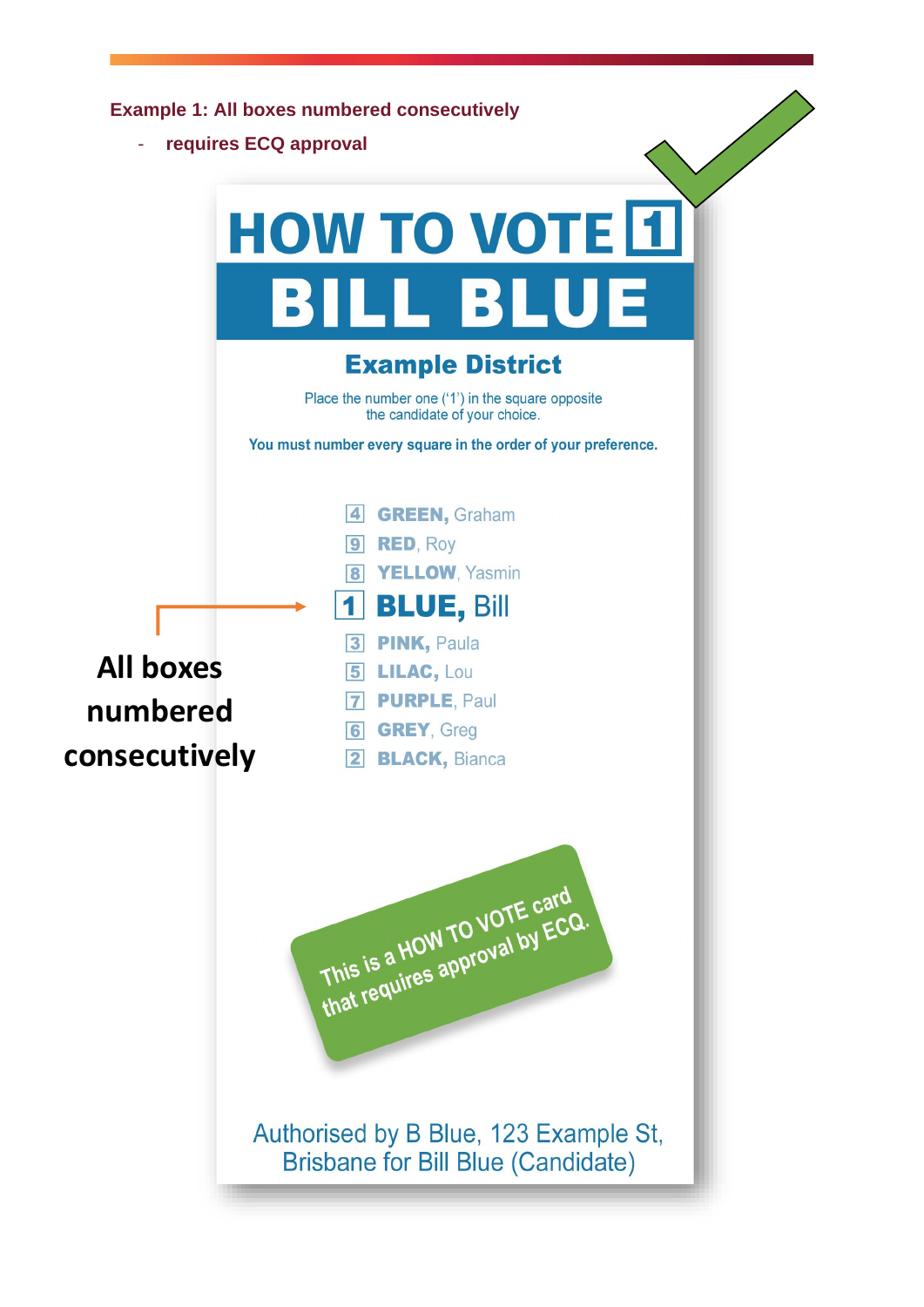|                       | <b>Example 2: Some boxes numbered consecutively</b>                                      |  |
|-----------------------|------------------------------------------------------------------------------------------|--|
| requires ECQ approval |                                                                                          |  |
|                       |                                                                                          |  |
|                       | <b>HOW TO VOTE 1</b>                                                                     |  |
|                       | <b>BILL BLUE</b>                                                                         |  |
|                       | <b>Example District</b>                                                                  |  |
|                       | Place the number one ('1') in the square opposite<br>the candidate of your choice.       |  |
|                       | You must number every square in the order of your preference.                            |  |
|                       | <b>GREEN, Graham</b><br>RED, Roy                                                         |  |
|                       | <b>YELLOW, Yasmin</b><br><b>Mark all</b><br>preferences in                               |  |
|                       | <b>BLUE, Bill</b><br>the order of<br>your choice<br><b>PINK, Paula</b><br>3 <sup>1</sup> |  |
|                       | LILAC, Lou                                                                               |  |
| <b>Some boxes</b>     | PURPLE, Paul                                                                             |  |
| numbered              | <b>GREY, Greg</b><br><b>BLACK, Bianca</b>                                                |  |
| consecutively         |                                                                                          |  |
|                       | This is a HOW TO VOTE card<br>that requires approval by ECQ.                             |  |
|                       | Authorised by B Blue, 123 Example St,<br><b>Brisbane for Bill Blue (Candidate)</b>       |  |